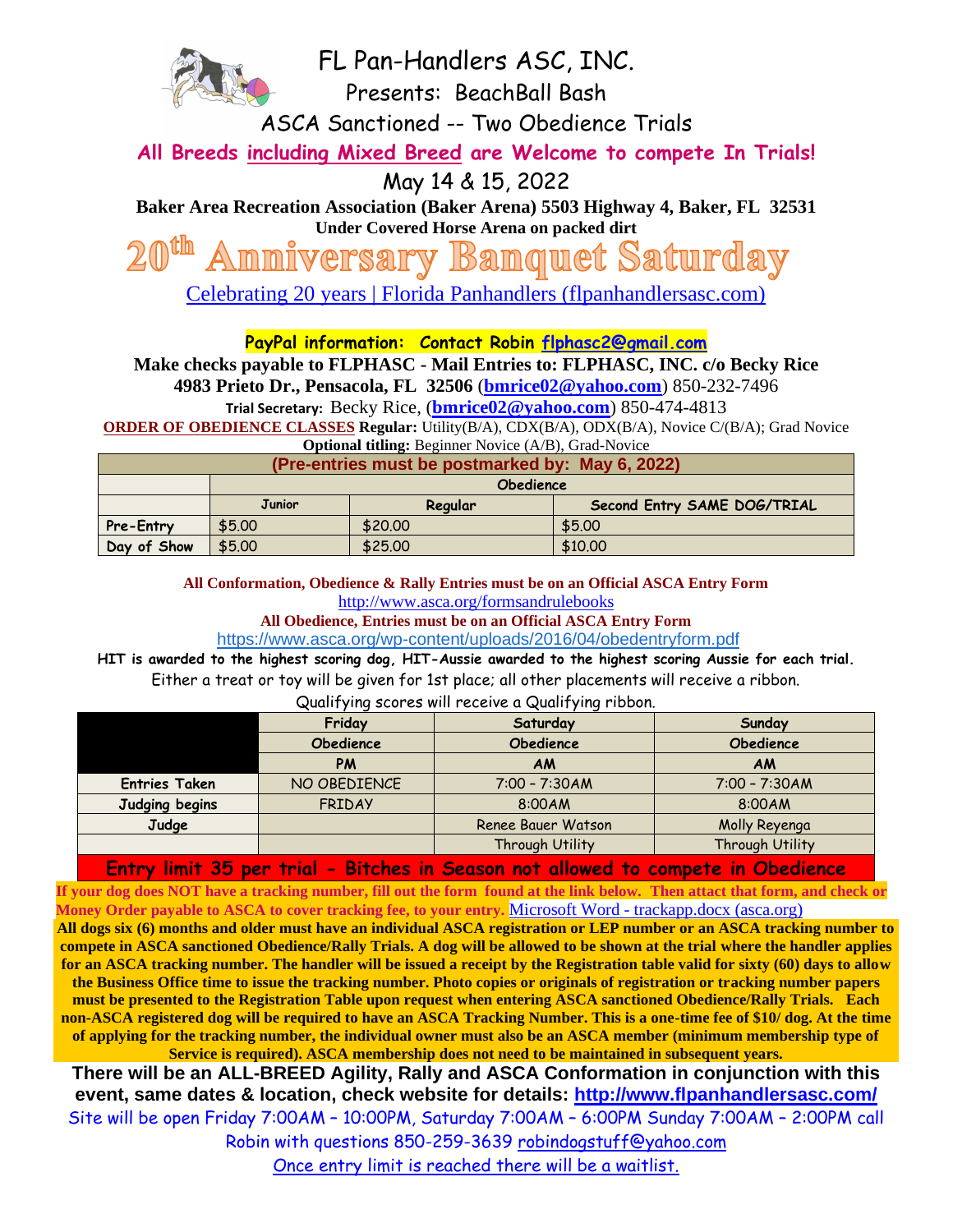#### **Rules and Regulations**

This is an ASCA Sanctioned Event. All ASCA Show Rules & Regulations apply. ASCA the Show Committee, FL Pan-Handlers ASC, INC. and its officers, BOD and members assume NO RESPONSIBILITY for any loss, damage, or injury sustained by exhibitors, handlers, or any of their dogs, personal property, and/or children. Exhibitors, through submission of entry, acknowledge that they are knowledgeable of ASCA rules and regulations. No entry shall be accepted which specifies any conditions as to its acceptance. Returned checks do not constitute a valid entry.

### **Emergency Veterinary Clinic: 210 Government Ave, Niceville FL 850-729-3335**

**\*\*\*\*\* If your check is not paid on presentment or is dishonored, you agree to pay a service charge of \$25 plus any legal fees incurred in collecting the amount to FLPHASC. \*\*\*\*\***

*Conflict Policy for FLPHASC:* If you have a conflict notify ring steward and put a C by your dog's name at each conflict ring. We will try to be accommodating, but we must know you have a conflict and we must make sure that the competitive experience for all exhibitors is equitable for all involved. **Agility -** If you have a conflict please run as the first dog of the class we will set jumps to accommodate your dog. If you are unable to run before you leave the agility ring PLEASE WALK THE COURSE BEFORE YOU LEAVE we will set the jumps to accommodate your dog at the end of the class. A**gility/Rally/Obedience/Stock:** If you have not run by the end of the class we will hold the ring for a maximum of five minutes. If you don't make your class your run is forfeited.

ASCA has the right to reprimand or suspend any person or persons from any or all privileges of ASCA for conduct prejudicial to the best interests of the Australian Shepherd, ASCA events or ASCA. Exhibitors are to maintain the highest level of sportsmanship and are to conduct themselves accordingly. Foul or abusive language, yelling at exhibitors or judges, disorderly conduct, and/or poor sportsmanship will not be allowed and shall be disciplined in accordance with Chapter 11 and the ASCA Dispute Rules and ASCA Discipline Guidelines.

•FL Pan-Handlers ASC, INC. practices the PUP Policy (Pick it up People). •Anyone caught not cleaning up after their dog is subject to ejection from the show site; no refund of entries will be provided. •Please keep your grooming area clean. •Training on the grounds is prohibited •Dogs must be on leash at all times Questions about event contact Robin McNeil[l robindogstuff@yahoo.com](mailto:robindogstuff@cox.net) 850-259-3639 OR Molly Reyenga 251- 947-7965 [aussies4molly@yahoo.com](mailto:aussies4molly@yahoo.com)

**Disclaimers:** This show/trial will be judged and run by the rules of the Australian Shepherd Club of America. **Dogs must be ready for judging. Neither the club, judge nor show/trial secretary will be responsible or obligated to notify exhibitors or agents as to their class judging.** Entry fees will not be refunded in the case a dog is absent, disqualified, excused or barred from competition by action of the show committee. No entry fee will be refunded if the show cannot be opened or completed by reasons of riots, civil disturbances, fires, acts of God or public emergency. The show giving club, show chairperson, agents, officers and/or committee shall assume no responsibility for injury to children. Judges may be substituted. All dogs must be on leash or crated, except when competing. No electrical or mechanical training devices permitted on show grounds. Clean up after your dogs. No selling of puppies and/or dogs on show grounds. Please notify show chairperson in case of conflicts. All dogs must be current on rabies, parvo and distemper vaccinations and/or have appropriate titer levels. Please bring a copy of rabies certificate. **Regular-class Dogs must show proof of registration/tracking number with entry. Refunds will be issued for bitches that come in season, if notification in writing or by email is received before May 1 2022 (Vet excuse required).**

#### *TRIAL SITE DIRECTIONS*

**Coming from I-10 take the SR-85 exit (exit number 56) toward CRESTVIEW/NICEVILLE. Merge onto FL-85 N toward CRESTVIEW. Turn LEFT onto E JAMES LEE BLVD/US-90/FL-10. Continue to follow US-90 W/FL-10 W (4.2 miles). Turn SLIGHT RIGHT onto FL-4 (4.6 miles). You will continue on this road for 2.8 miles you see the Baker Area Recreation Association (Baker Arena) on your right.**

**RV and TENT CAPMING POLICY: RV Camping** is \$18.00 a night, may be upon arrival or **PRE-PAID. If Pre-paid it must be postmarked by May 8** (so that it will reach me in time for the trial) payable to FLPHASC, electrical and water hookups, showers on site. RVs may start to arrive Thursday at 4:00PM. Please mail your RV to Robin McNeill, PO Box 187, Andalusia, AL 36420. Please let me know what day you will be arriving and departing

**STALL RENTAL/Tent Camping** – rental fee is \$35.00 rental for Thursday afternoon – Sunday afternoon. Power and water at stalls overnight camping in the stall is permitted, indoor showers onsite. Stall Renters may start to arrive Thursday at 4:00PM. Please send check payable to FLPHASC to Robin McNeill PO Box 187 Andalusia, AL 36420 --RV/STALL Questions email Robin [robindogstuff@yahoo.com](mailto:robindogstuff@yahoo.com)

**Vendor fees: Anyone setting up to sell anything at the FLPHASC shows/trials (even if you are selling from your grooming area) must pay the vendor fee to the arena. Fee is \$15.00 per day payable to BARA. If you wish to set up please contact Robin McNeill [robindogstuff@yahoo.com](mailto:robindogstuff@yahoo.com)**

# **VENDORS Attending:** The Bigger Picture Chow Wagon

**Check out Baker Arena website for more information: <http://bakerarena.com/index.php>**